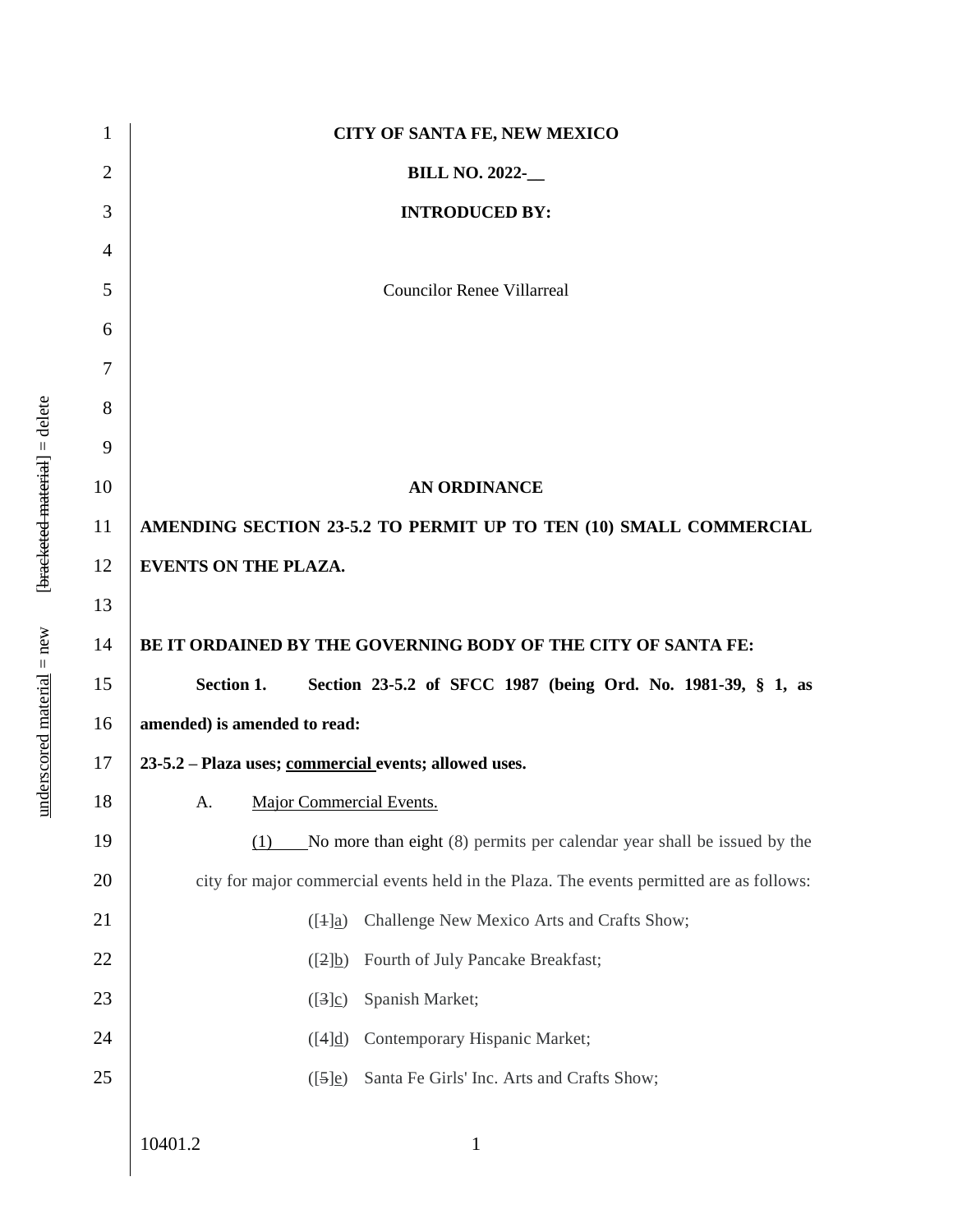1 ([6]f) Indian Market; 2 ([7]g) Santa Fe Fiesta Labor Day Arts and Crafts Market; and 3 ([8]h) Santa Fe Fiesta. 4 [B](2). Each of the major commercial events noted in paragraph A above shall 5 continue their assigned locations, and the Contemporary Hispanic Market shall be 6 allocated the space along Lincoln Avenue between Palace Avenue and Federal Place. 7 ([1]3) In order to accommodate the Spanish Market's growth requirements, this 8 subsection will allow the Spanish Colonial Arts Society use of East San Francisco Street 9 from Don Gaspar Avenue to Cathedral Place and Palace Avenue from Grant Avenue to 10 Cathedral Place. The Spanish Market will also extend thirty-three feet, six inches (33' 11 6") onto the east side of Lincoln Avenue. This will allow the Spanish Colonial Arts 12 Society the similar configuration as the Southwest Indian Arts' annual Indian Market. 13 ([2]4) This subsection will allow the Contemporary Hispanic Market use of 14 Lincoln Avenue from Palace Avenue intersection starting at thirty-three feet six inches 15 (33' 6") on the east side and twenty feet (20") from the fire hydrant on the west side all 16 the way to Federal Place. This will allow the Contemporary Hispanic Market the ability 17 to provide for their immediate and future growth needs. Depending upon the number of 18 booths, as an alternative to using Lincoln Avenue between Marcy Street and Federal 19 Place, the city may require booths to be located on Marcy Street between Lincoln Avenue 20 and Sheridan Street. 21 **[C]5.** Each of the major commercial events noted in paragraph  $A(1)$  above 22 shall submit a preliminary site plan for their event to city staff for their review and 23 approval no less than three (3) months prior to the event. Adequate access for public 24 health, safety and welfare shall be maintained. Access to existing businesses shall be 25 considered. The city may require specific booth layouts. The city shall provide written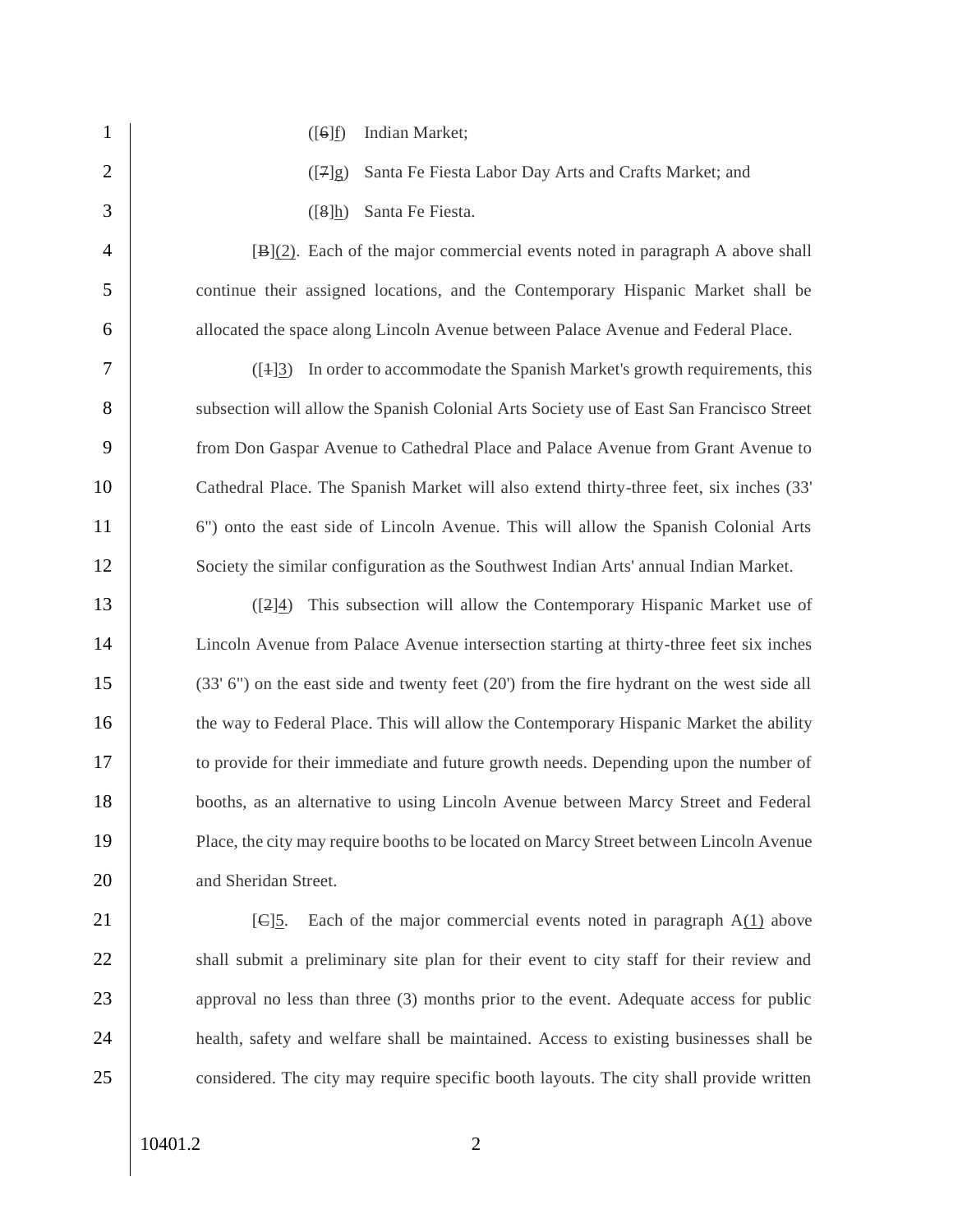| 1              | comments to the event sponsor on the preliminary site plan within thirty (30) days of               |
|----------------|-----------------------------------------------------------------------------------------------------|
| $\overline{2}$ | receipt of the plan. A final site plan shall be submitted to city staff no less than one (1)        |
| 3              | month prior to the event for their review and approval. City staff shall conduct                    |
| $\overline{4}$ | inspections at the time of event setup.                                                             |
| 5              | <b>Small Commercial Events.</b><br><u>B.</u>                                                        |
| 6              | Ten (10) permits per calendar year for small commercial events held in<br>(1)                       |
| 7              | the Plaza on a first-come, first-permitted basis.                                                   |
| 8              | Small commercial events are limited to using the Plaza Park.<br>(2)                                 |
| 9              | Spaces utilized by plaza artists/artisans pursuant to Section 23-5.3 SFCC<br>(3)                    |
| 10             | 1987 and spaces utilized by plaza pushcart vendors pursuant to Section 23-5.5 SFCC                  |
| 11             | 1987 shall be reserved for the plaza artists/artisans and plaza pushcart vendors during             |
| 12             | small commercial events.                                                                            |
| 13             | [D]C. Community Days Festival may occur on the Plaza the Friday, Saturday, and                      |
| 14             | Sunday preceding the Memorial Day Weekend.                                                          |
| 15             | [No other e] Events other than those noted in paragraphs A, B, and C above shall<br>[E]D.           |
| 16             | not occur on the Plaza unless [it qualifies] they qualify as a noncommercial use. Sponsoring        |
| 17             | organizations shall comply with the fees as authorized in subsection 23-4.7 SFCC 1987 and           |
| 18             | established by resolution, unless the event is sponsored by the city.                               |
| 19             | Except for the authority to issue Plaza Park artist/artisan licenses for sales<br>$[F]E$ .          |
| 20             | activity on the Plaza Park pursuant to subsection 23-5.3 SFCC 1987, a permit or authority to use    |
| 21             | the Plaza Park shall be granted only to a nonprofit organization and not an organization for profit |
| 22             | or an individual.                                                                                   |
| 23             | The governing body shall, by resolution, authorize either a committee or city<br>[G]E.              |
| 24             | staff to receive, review and approve or deny requests for any function of a commercial or           |
| 25             | noncommercial use on the Plaza or Plaza Park.                                                       |
|                | 10401.2<br>3                                                                                        |